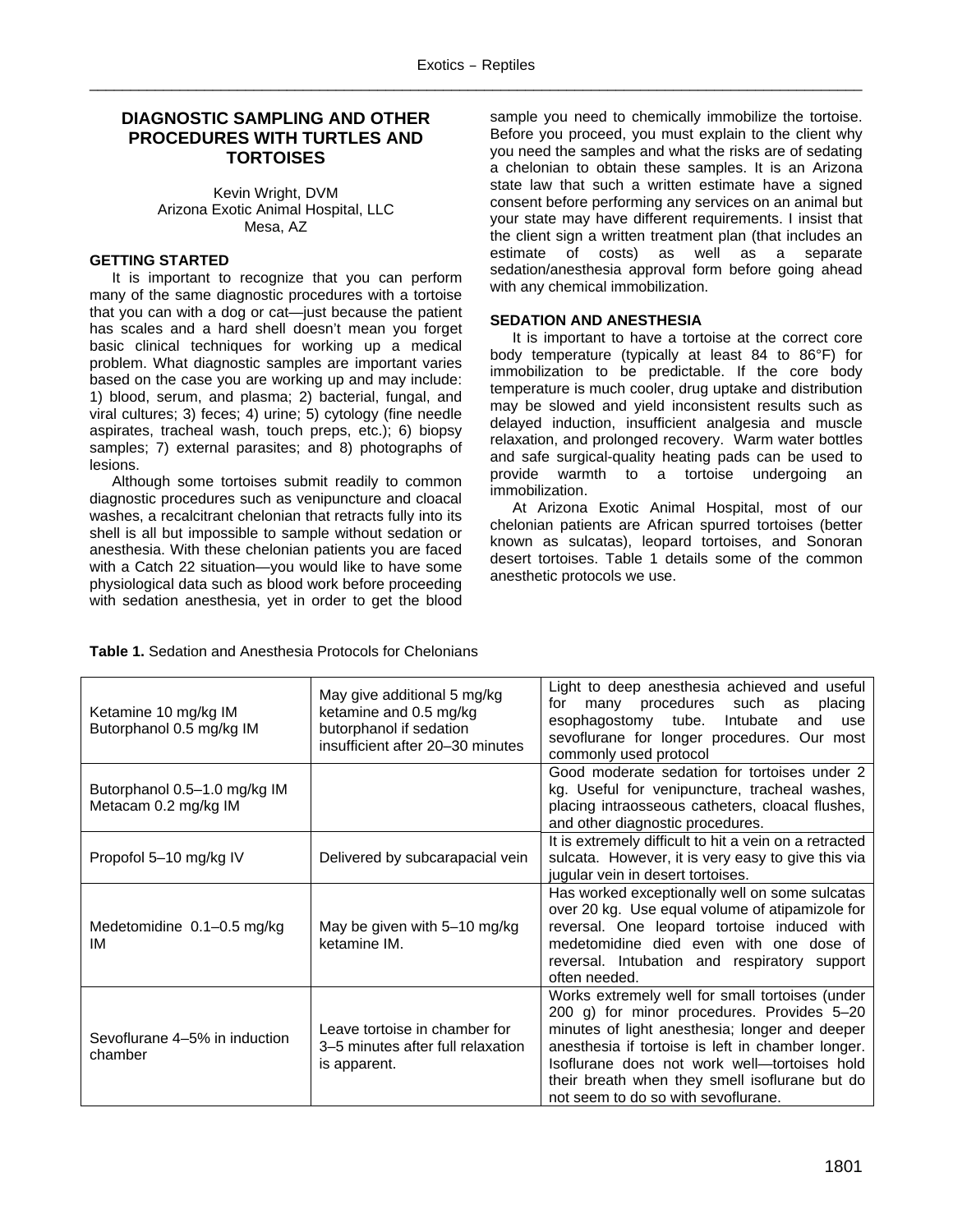#### **DIAGNOSTIC SAMPLING Blood**

Blood samples may be extremely useful to assess a tortoise's health through leukocyte differentials, complete blood counts, plasma or serum chemistries, and serology. Chelonian blood may coagulate, if collection is slow, particularly if the tortoise has an inflammatory disease. For this reason, I like to heparinize the syringe (and butterfly catheter if one is used) before collection but this does impact the staining characteristics of blood cells and renders the sample unusable for blood culture. It may also impact other diagnostic tests. Each diagnostic lab has different requirements for sample processing so check with your lab to determine their requirements before obtaining the sample.

The jugular vein is the preferred site of collection due to the large quantity of blood that can be collected rapidly, obviating the need for an anticoagulant in the syringe. The jugular vein often rolls if a needle larger than 25-gauge is used for venipuncture. Most Sonoran desert tortoises and redfoot tortoises can be handled for jugular venipuncture without sedation. I have an assistant hold the tortoise in right lateral recumbency with the forelegs pulled back while I hold the head in my left hand and gently extend the neck until it is straight. If the tortoise is tilted so that the head is below the body, it may help fill the jugular and make it easier to see. I may be able to hold off the jugular with my left index finger or I may have the assistant do that with a free finger. I like to insert the needle with the bevel facing up and I may or may not bend the needle slightly depending on how much space there is to work. After collection, I have the assistant hold off the vein for 1 to 3 minutes. Despite this, subcutaneous hemorrhage may cause some bruising and swelling at the venipuncture site.

For a complete blood count and plasma chemistries, I immediately make blood films followed by filling two hematocrit tubes. My next step is to place an adequate volume of blood into an appropriate anticoagulant tube, usually containing lithium heparin or sodium heparin. If serum is desired, such as for Mycoplasma serology, my next step is the serum separator tube.

My next favorite site is the subcarapacial vein, located beneath the nuchal scute or between the two midline cranial marginal scutes in tortoises that lack a nuchal scute. This works well in tortoises that are retracted in their shell if you have a long enough needle.

# *Lymph Contamination*

There is an accessible vein on the lower aspect of the front limb where a large tendon dives into the back of the "wrist." This brachial vein is readily apparent in a large Galapagos and Aldabra tortoises that are stroked so they stand with legs extended. A smaller tortoise may sometimes be held in ventral recumbency with a front leg pulled forward and downward to access this vein. Although not as easy to find when a tortoise is in dorsal recumbency, this is an alternative method. Contamination with lymph is likely if the needle is moved around outside of the vein.

There are blood vessels on the dorsal and ventral aspect of the tail but I rarely use this due to likelihood of lymph contamination.

# **Cultures**

Abscesses are common lesions noted on tortoises. If culture is desired, the skin should be aseptically prepared and a stab incision made. If the caseated abscess can be removed from the site, swab the outer layer of the abscess or the lining of the abscess capsule. Aerobic and anaerobic cultures are recommended.

Nasal flushes and tracheal flushes may yield appropriate material for culture. In my experience, culturing for Mycoplasma is often unproductive and does little to change my approach to a tortoise with minor nasal discharge. Tortoises with more severe respiratory diseases should have a tracheal wash submitted for culture. Sometimes it is necessary to drill a hole in the dorsal shell and use an endoscope to collect samples of lung tissue or exudate for culture.

Oral plaques and lesions are often the result of viral lesions but should still be evaluated for unusual bacterial or fungal specimens.

Cloacal cultures are often nondiagnostic except to confirm the presence of *Salmonella*.

Mycobacteria and fungi should always be suspected for granulomatous lesions that are widespread or are seemingly resistant to debridement and antibiotic therapy.

### **Feces**

Fresh feces should be evaluated for parasites. I find direct fecal exams, with the feces diluted either with water or 0.9% saline, most productive. Although low levels of flagellated protozoa are normal for healthy tortoises, high numbers are of concern. *Hexamita* are always of concern given their propensity for invading the bladder and renal tissues and are readily distinguished from other flagellates by their rapid straight line travel across the field of view. Amoebas, particularly when coupled with abnormal amounts of RBCs and WBCs, are of concern. Pinworm ova are common in healthy tortoises, but other helminth parasites are of concern.

Feces that has been cooled or stored causes some protozoa to encyst and makes identification of significant parasites difficult. Some commensal ciliates encyst into structures that are commonly mistaken for trematode ova and I have seen many tortoises for second opinion that were being treated for "resistant flukes" that turned out to be ciliates.

### **Urine**

If a tortoise urinates, I check the pH. Acidic pH suggests catabolic state from anorexia while an alkaline pH tends to suggest that the tortoise is still eating sufficiently.

Urine can also be assessed for casts, WBCs, and RBCs, as well as the presence of *Hexamita* and coccidia. Coccidia may be suggestive of a problematic disease, intranuclear coccidiosis.